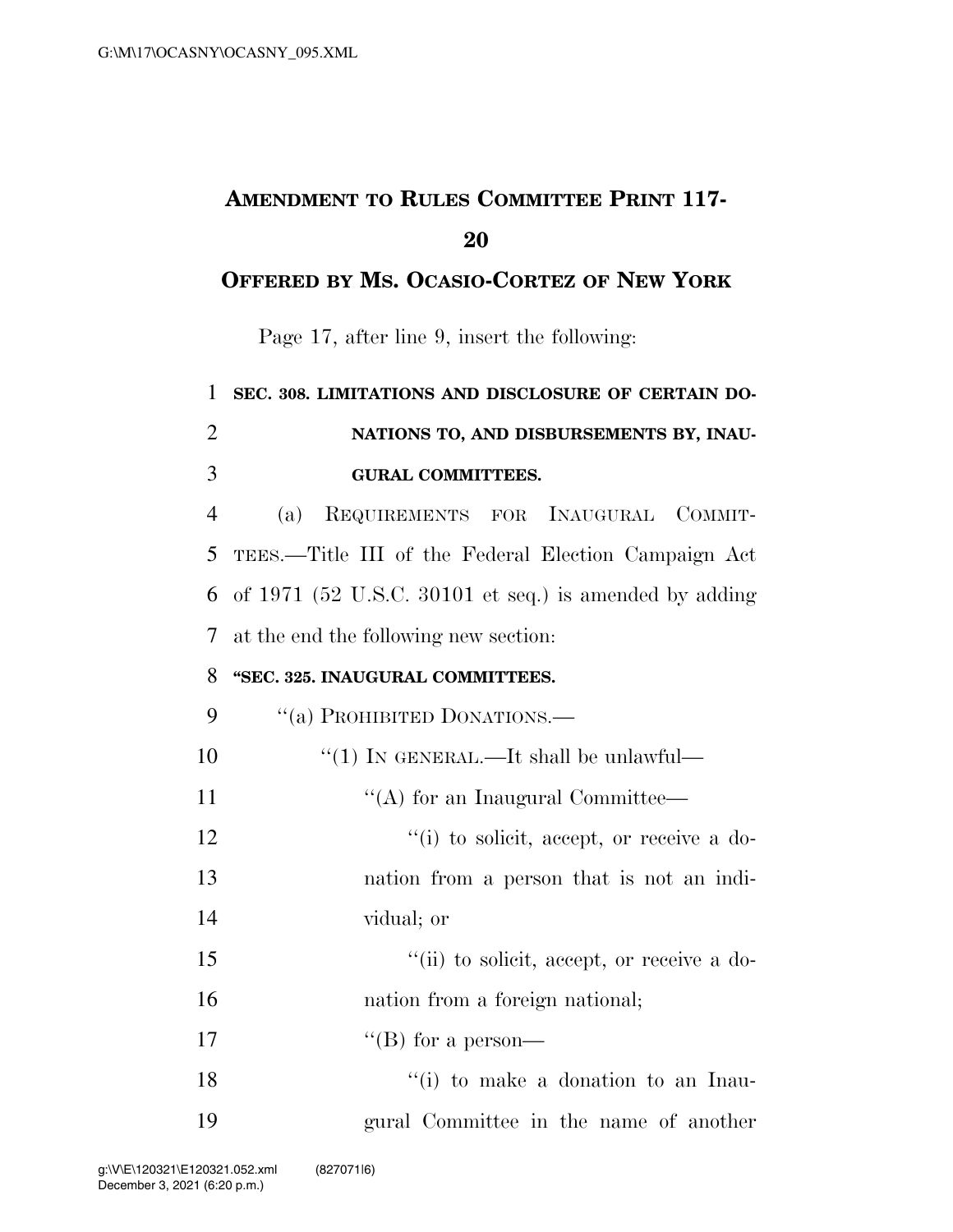| $\mathbf{1}$   | person, or to knowingly authorize his or             |
|----------------|------------------------------------------------------|
| $\overline{2}$ | her name to be used to effect such a dona-           |
| 3              | tion;                                                |
| $\overline{4}$ | "(ii) to knowingly accept a donation                 |
| 5              | to an Inaugural Committee made by a per-             |
| 6              | son in the name of another person; or                |
| 7              | "(iii) to convert a donation to an In-               |
| 8              | augural Committee to personal use as de-             |
| 9              | scribed in paragraph $(2)$ ; and                     |
| 10             | $\lq\lq$ (C) for a foreign national to, directly or  |
| 11             | indirectly, make a donation, or make an express      |
| 12             | or implied promise to make a donation, to an         |
| 13             | Inaugural Committee.                                 |
| 14             | "(2) CONVERSION OF DONATION TO PERSONAL              |
| 15             | USE.—For purposes of paragraph $(1)(B)(iii)$ , a do- |
| 16             | nation shall be considered to be converted to per-   |
| 17             | sonal use if any part of the donated amount is       |
| 18             | $_{\rm used-}$                                       |
| 19             | $\lq\lq$ to fulfill a commitment, obligation, or     |
| 20             | expense of a person that would exist irrespec-       |
| 21             | tive of the responsibilities of the Inaugural        |
| 22             | Committee; or                                        |
| 23             | $\lq\lq (B)$ to benefit the personal business ven-   |
| 24             | ture of the President or Vice President of the       |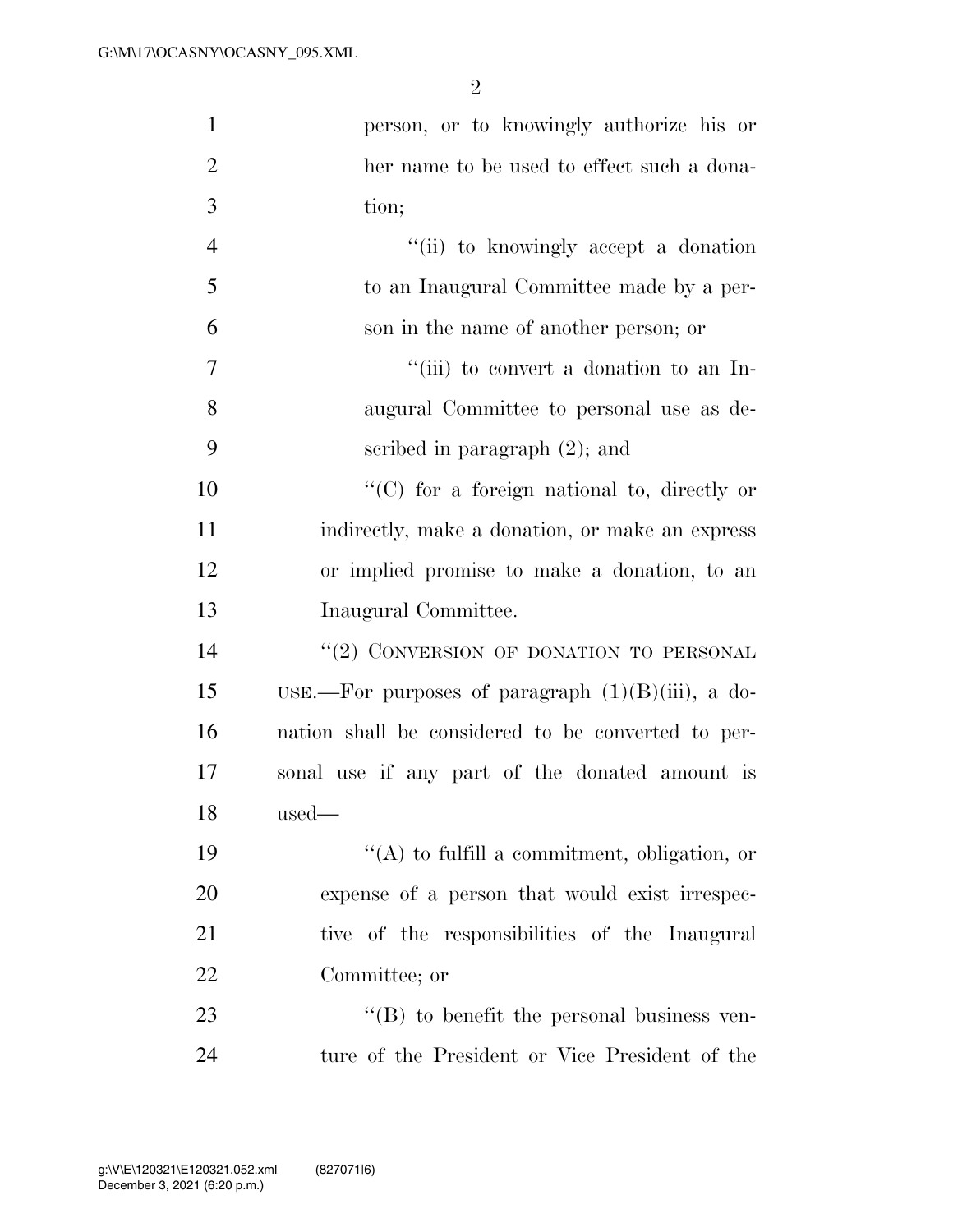| $\mathbf{1}$   | United States, the Inaugural Committee, or an              |
|----------------|------------------------------------------------------------|
| $\overline{2}$ | immediate family member of such individuals.               |
| 3              | "(3) NO EFFECT ON DISBURSEMENT OF UN-                      |
| $\overline{4}$ | <b>USED</b><br><b>FUNDS</b><br>TO NONPROFIT ORGANIZATIONS. |
| 5              | Nothing in this subsection may be construed to pro-        |
| 6              | hibit an Inaugural Committee from disbursing un-           |
| 7              | used funds to an organization which is described in        |
| 8              | section $501(c)(3)$ of the Internal Revenue Code of        |
| 9              | 1986 and is exempt from taxation under section             |
| 10             | $501(a)$ of such Code.                                     |
| 11             | "(b) LIMITATION ON DONATIONS.—                             |
| 12             | "(1) IN GENERAL.—It shall be unlawful for an               |
| 13             | individual to make donations to an Inaugural Com-          |
| 14             | mittee which, in the aggregate, exceed \$50,000.           |
| 15             | "(2) INDEXING.—At the beginning of each                    |
| 16             | Presidential election year (beginning with 2028), the      |
| 17             | amount described in paragraph (1) shall be in-             |
| 18             | creased by the cumulative percent difference deter-        |
| 19             | mined in section $315(e)(1)(A)$ since the previous         |
| 20             | Presidential election year. If any amount after such       |
| 21             | increase is not a multiple of $$1,000$ , such amount       |
| 22             | shall be rounded to the nearest multiple of $$1,000$ .     |
| 23             | "(c) DISCLOSURE OF CERTAIN DONATIONS AND DIS-              |
| 24             | BURSEMENTS.-                                               |
|                |                                                            |

25 "(1) DONATIONS OVER \$1,000.—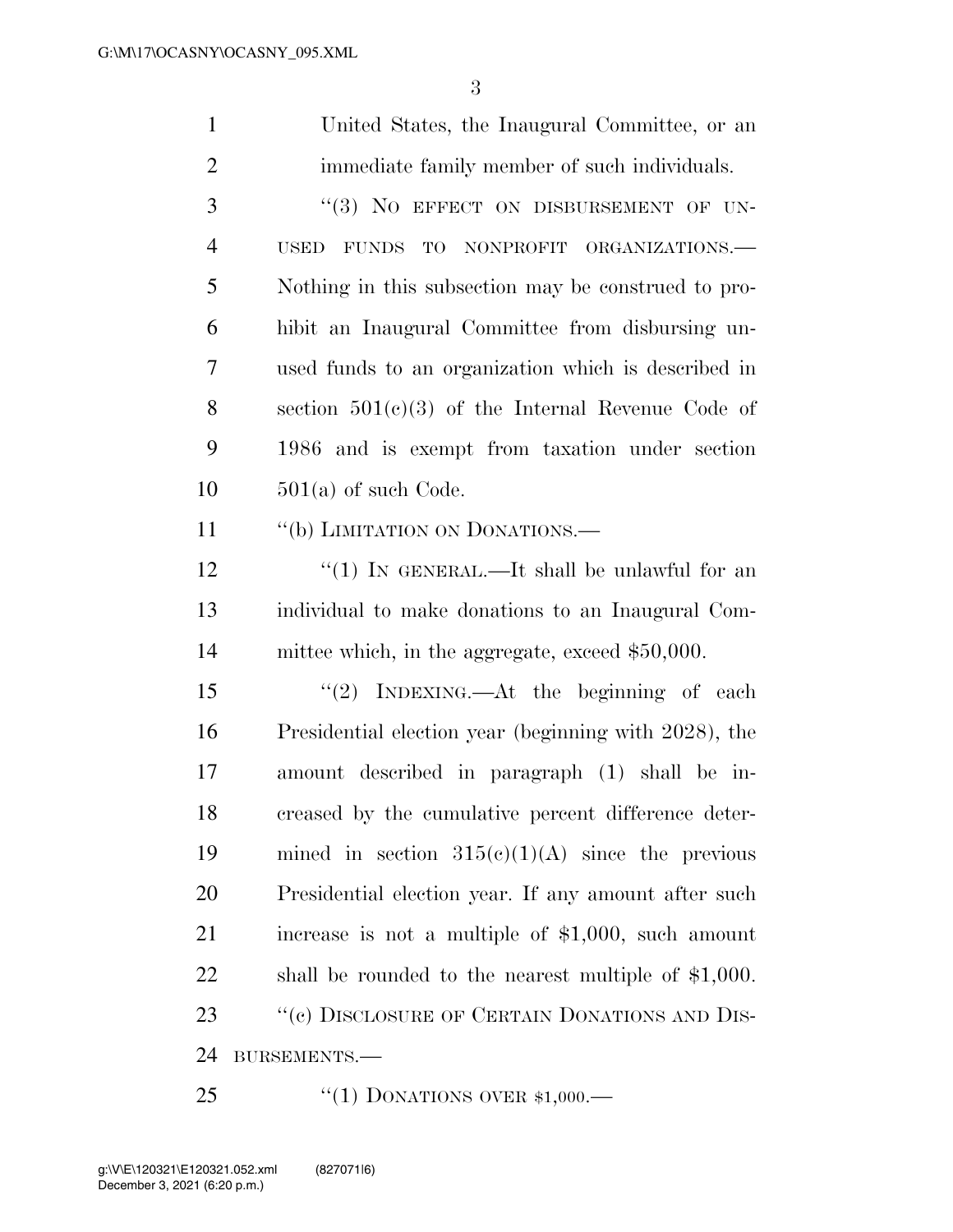| $\mathbf{1}$   | "(A) IN GENERAL.—An Inaugural Com-                     |
|----------------|--------------------------------------------------------|
| $\overline{2}$ | mittee shall file with the Commission a report         |
| 3              | disclosing any donation by an individual to the        |
| $\overline{4}$ | committee in an amount of $$1,000$ or more not         |
| 5              | later than 24 hours after the receipt of such do-      |
| 6              | nation.                                                |
| 7              | "(B) CONTENTS OF REPORT.—A report                      |
| 8              | filed under subparagraph (A) shall contain—            |
| 9              | "(i) the amount of the donation;                       |
| 10             | "(ii) the date the donation is received;               |
| 11             | and                                                    |
| 12             | "(iii) the name and address of the in-                 |
| 13             | dividual making the donation.                          |
| 14             | "(2) FINAL REPORT.—Not later than the date             |
| 15             | that is 90 days after the date of the Presidential in- |
| 16             | augural ceremony, the Inaugural Committee shall        |
| 17             | file with the Commission a report containing the fol-  |
| 18             | lowing information:                                    |
| 19             | "(A) For each donation of money or any-                |
| 20             | thing of value made to the committee in an ag-         |
| 21             | gregate amount equal to or greater than                |
| 22             | $$200-$                                                |
| 23             | "(i) the amount of the donation;                       |
| 24             | "(ii) the date the donation is received;               |
| 25             | and                                                    |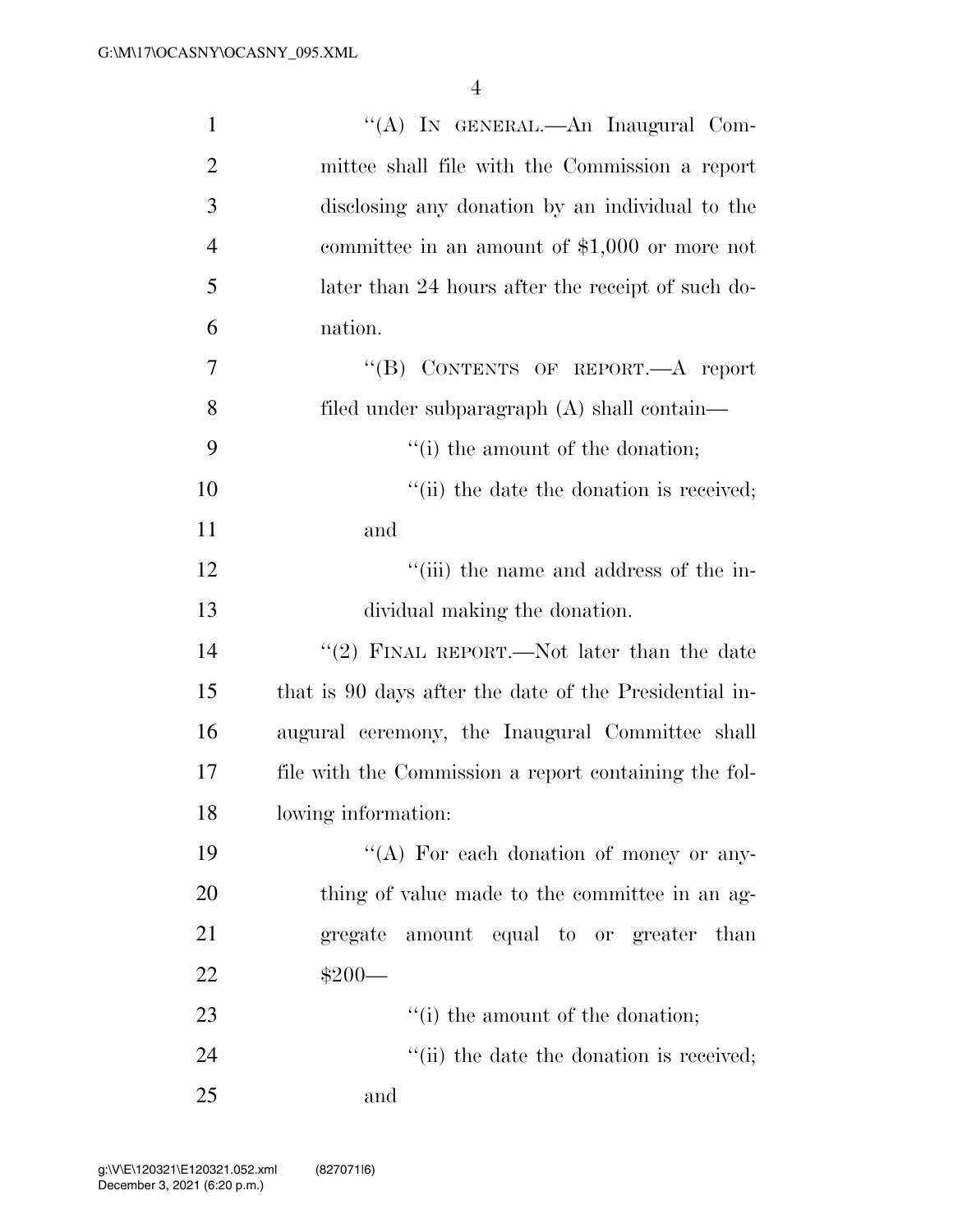| $\mathbf{1}$   | "(iii) the name and address of the in-         |
|----------------|------------------------------------------------|
| $\overline{2}$ | dividual making the donation.                  |
| 3              | $\lq\lq$ (B) The total amount of all disburse- |
| $\overline{4}$ | ments, and all disbursements in the following  |
| 5              | categories:                                    |
| 6              | "(i) Disbursements made to<br>meet             |
| $\tau$         | committee operating expenses.                  |
| 8              | "(ii) Repayment of all loans.                  |
| 9              | "(iii) Donation refunds and other off-         |
| 10             | sets to donations.                             |
| 11             | "(iv) Any other disbursements.                 |
| 12             | $\cdot$ (C) The name and address of each per-  |
| 13             | $son-$                                         |
| 14             | "(i) to whom a disbursement in an ag-          |
| 15             | gregate amount or value in excess of \$200     |
| 16             | is made by the committee to meet a com-        |
| 17             | mittee operating expense, together with        |
| 18             | date, amount, and purpose of such oper-        |
| 19             | ating expense;                                 |
| 20             | "(ii) who receives a loan repayment            |
| 21             | from the committee, together with the date     |
| 22             | and amount of such loan repayment;             |
| 23             | "(iii) who receives a donation refund          |
| 24             | or other offset to donations from the com-     |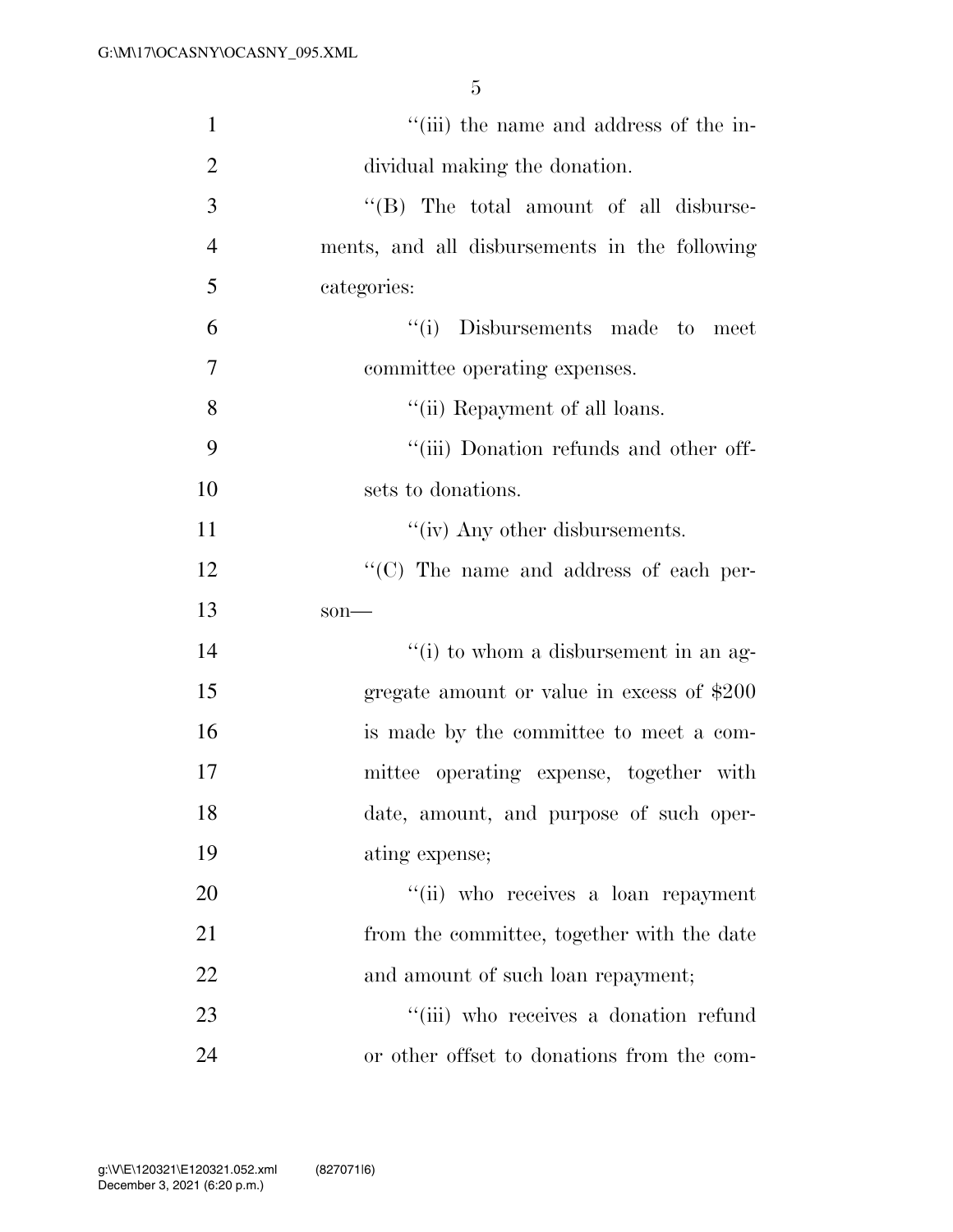| $\mathbf{1}$   | mittee, together with the date and amount                 |
|----------------|-----------------------------------------------------------|
| $\overline{2}$ | of such disbursement; and                                 |
| 3              | $f'(iv)$ to whom any other disbursement                   |
| $\overline{4}$ | in an aggregate amount or value in excess                 |
| 5              | of \$200 is made by the committee, to-                    |
| 6              | gether with the date and amount of such                   |
| 7              | disbursement.                                             |
| 8              | "(d) VIOLATION.—A violation of this section may be        |
| 9              | enforced pursuant to the practice and procedure described |
| 10             | under section 309 of the Federal Election Campaign Act    |
| 11             | of 1971 (52 U.S.C. 30109).                                |
| 12             | "(e) RULE OF CONSTRUCTION.—Nothing in this sec-           |
| 13             | tion may be construed to limit the authority of a Federal |
| 14             | agency to enforce a Federal law with respect to an Inau-  |
| 15             | gural Committee.                                          |
| 16             | "(f) DEFINITIONS.—For purposes of this section:           |
| 17             | $\lq(1)(A)$ The term 'donation' includes—                 |
| 18             | "(i) any gift, subscription, loan, advance,               |
| 19             | or deposit of money or anything of value made             |
| 20             | by any person to the committee; or                        |
| 21             | "(ii) the payment by any person of com-                   |
| 22             | pensation for the personal services of another            |
| 23             | person which are rendered to the committee                |
| 24             | without charge for any purpose.                           |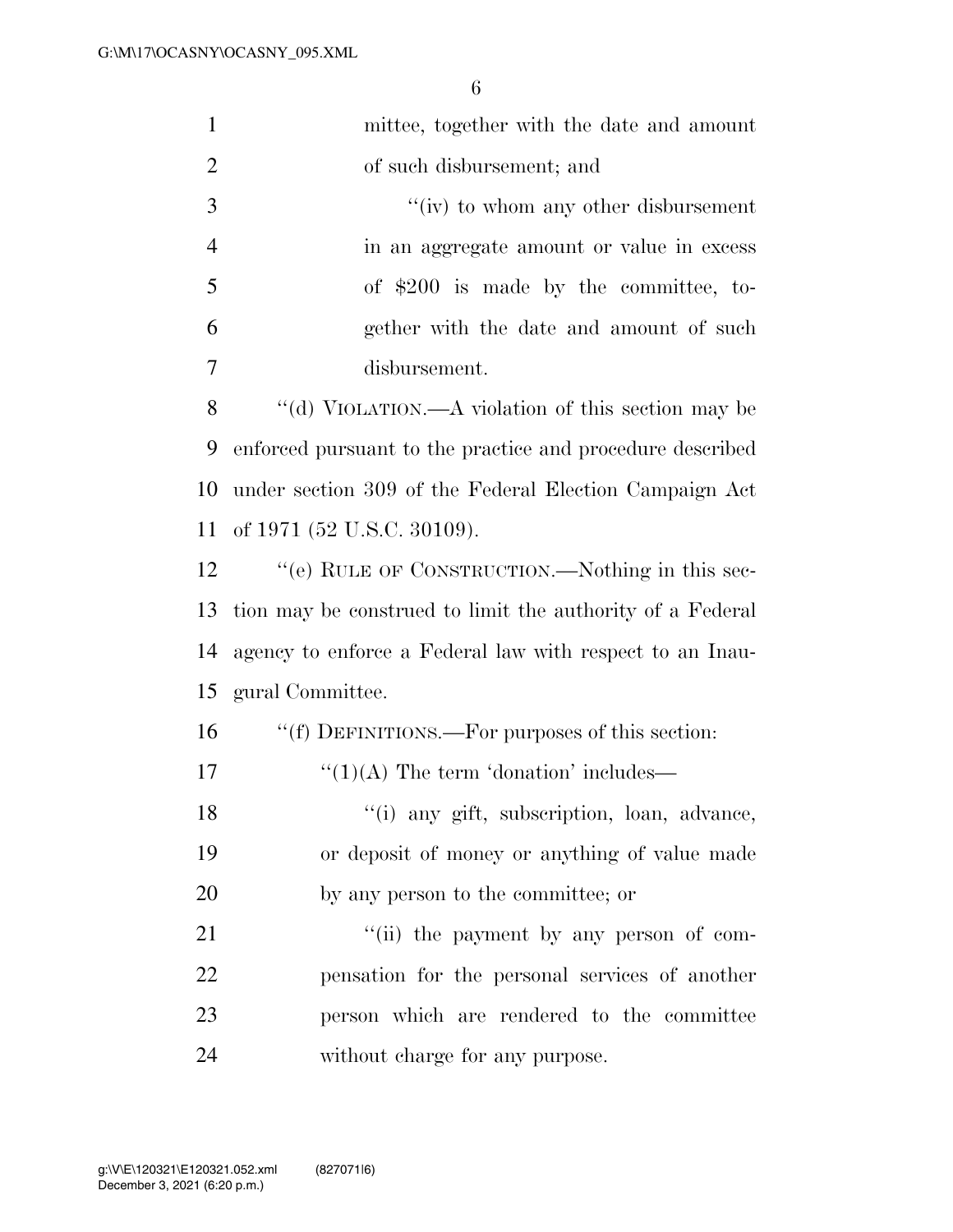| $\mathbf{1}$   | "(B) The term 'donation' does not include the           |
|----------------|---------------------------------------------------------|
| $\overline{2}$ | value of services provided without compensation by      |
| 3              | any individual who volunteers on behalf of the com-     |
| $\overline{4}$ | mittee.                                                 |
| 5              | $\lq(2)$ The term 'foreign national' has the mean-      |
| 6              | ing given that term by section $319(b)$ .               |
| 7              | $\lq(3)$ The term 'immediate family member'             |
| 8              | means a parent, parent-in-law, spouse, adult child,     |
| 9              | or sibling.                                             |
| 10             | $\lq(4)$ The term 'Inaugural Committee' has the         |
| 11             | meaning given that term by section 501 of title 36,     |
| 12             | United States Code.".                                   |
| 13             | (b) CONFIRMING AMENDMENT RELATED TO RE-                 |
| 14             | PORTING REQUIREMENTS.—Section 304 of the Federal        |
| 15             | Election Campaign Act (52 U.S.C. 30104) is amended—     |
| 16             | $(1)$ by striking subsection $(h)$ ; and                |
| 17             | $(2)$ by redesignating subsection (i) as subsection     |
| 18             | (h).                                                    |
| 19             | (c) CONFORMING AMENDMENT RELATED TO STATUS              |
| 20             | OF COMMITTEE.—Section 510 of title 36, United States    |
| 21             | Code, is amended to read as follows:                    |
| 22             | "§510. Disclosure of and prohibition on certain dona-   |
| 23             | tions                                                   |
| 24             | "A committee shall not be considered to be the Inau-    |
| 25             | gural Committee for purposes of this chapter unless the |